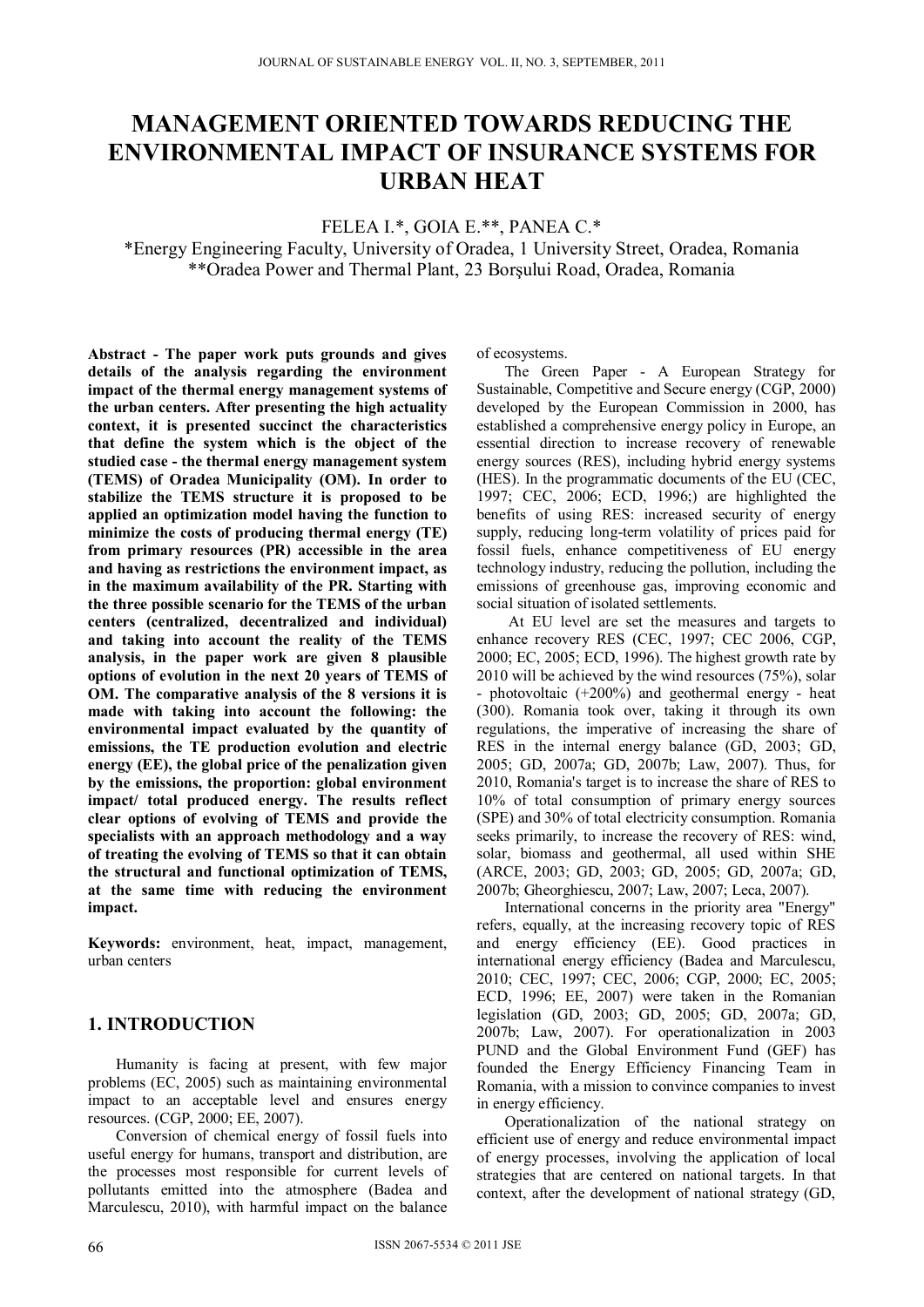2007b) was established the need and framework for developing local strategies, mainly urban centers consumption of TE.

Urban center of the case under study OM is a representative one in terms of energy consumption, but also by the fact that there is a wide range of PR available: fossil fuels (coal, fuel oil and natural gas), geothermal water and biomass.

This paper presents the results of tests carried out on realistic options for insurance of TE on medium term of OM, aiming mainly environmental impact.

#### **2. SYSTEM ANALYSIS AND APPROACH**

It has been mentioned that this analysis is dedicated to the TEMS of OM, targeting the identification of development strategy on medium terms (up to 2029) of this system which corresponds to regulations regarding impact on the environment.

Now, in OM the TE is provided mainly by the centralized system which has two sources:Electric central heating Oradea (ECH), with the scheme shown in Fig. 1 and the following main features:



In diagram hawe:

- **LCP** large combustion plant;
- **SB** Steam boiler with natural circulation;
- **ST** Steam Turbine
- **LCP 1** with an area of 18.1 ha, formed by steam boilers of SB1, SB2 and SB3 (523 MWt): steam boilers SB1 and SB2 operates on natural gas and the waste gas is discharged thru chimney no. , boiler steam, SB3 running on natural gas and fuel oil, in an emergency situation the evacuation of combustion gases is made through the chimney no.
- **LCP 2** with an area of 10.2 ha, consisting of steam boilers SB4, SB5 and SB6 (869 MWt), which operates on coal (lignite) with support of fuel oil and

the exhaust gases evacuation through the chimney flue no.

- **Deposit of slag and ash (DSA) -** is located at a distance of 12 km from ECH Oradea;
- **Water supply** is from Crişu Repede River, and lignite is provided mainly from coal mines Voivozi area, the bazin of Oltenia and Şărmăşag area.
- b) The geothermal water reservoir exploited by company TRANSGEX which currently has 12 active wells in OM (11 production wells and one drilling injection) with a production of 210.000Gcal/year.

Evolution and forecast of TE in MO consumption is shown in Fig. 2.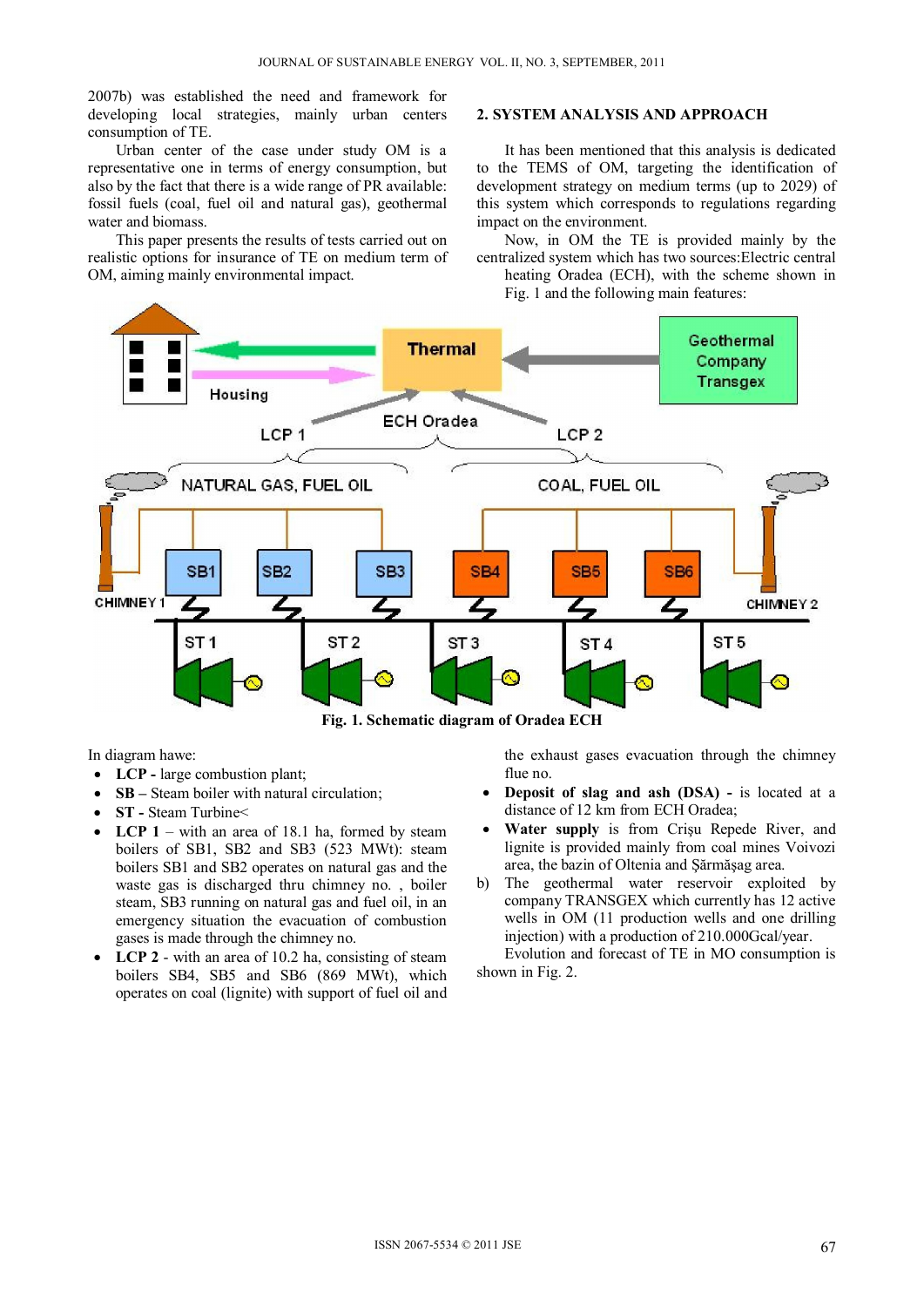

**Fig. 2. Evolution and consumption forecast of TE in MO [classified curve for those two years that define the range of analysis]** 

To determine the structure TEMS the model of optimization - I (Eqs. 1–3) for some realistic alternatives is applied under technologically aspect and accessibility of resources:

$$
(1)
$$
\n
$$
\sum_{i=1}^{n} \alpha_i \cdot A_i \to \min
$$
\n
$$
(1)
$$
\n
$$
\sum_{i=1}^{n} \sum_{j=1}^{m} \beta_{ij} \cdot A_i \leq \sum_{j=1}^{m} B_j^{\max}
$$
\n
$$
\frac{A_i}{q_i} = C_i \leq C_i^{\max}
$$
\n
$$
(3)
$$

where:

n - number of available PR;

m - number of harmful substances (HS) for the environment and for which are restrictions on the quantity emitted that are pollution charges;

 $\alpha_i$  – the specific cost of the insured TE from *PR*"*i*" [MU/Gcal];

 $\beta$ <sub>ii</sub> - the specific amount of *HS"j"* produced by the *PR"i"* [kg/Gcal];

A i - TE ensured from *PR"i"* [Gcal];

 $B_j$ <sup>max</sup> - maximum permissible values for HS"j"  $[kg]$ ;

g i - the calorific value from *PR"i"* [Gcal/t];

 $\overline{C}$  and  $\overline{C}$  and  $\overline{C}$  and  $\overline{C}$  and  $\overline{C}$  and  $\overline{C}$  and  $\overline{C}$  and  $\overline{C}$  and  $\overline{C}$  and  $\overline{C}$  and  $\overline{C}$  and  $\overline{C}$  and  $\overline{C}$  and  $\overline{C}$  and  $\overline{C}$  and  $\overline{C}$  and  $\overline{C}$  and from *PR"i"* [T];

MU - monetary unit [EUR, USD, RON].

As seen, equation (1) serves as an "objective function", and (2, 3) are the restrictions. In the specific cost structure  $(a_i)$  are included all categories of expenses: investment, mining (including consideration of environmental impact) and damage to consumers TE failure. The mathematical model (MM) showed in the

system (I) is one synthetic, its application requires detailing the period of analysis and structure of RP and SN. MM is recommended for a reasonable period of analysis of major investments (20 years), which involves operation with updated values (Felea, 1996).

With reference to the TEMS of OM may be taken in discuss three scenarios (ISPE, 2009):

## **a). Scenario I - the supply of TE in the centralized system:**

Defining this scenario is based on the existence of infrastructure: thermal power generator and the transmission and distribution system. It was considered that the system of centralized supply of OM is a living system, characterized by stability.

#### **b). Scenario II - the supply of TE in the decentralized system:**

Defining the scenario of how decentralized power infrastructure started from the existence of infrastructure developed over time for the centralized system, given the need not to affect people in the city by reconfiguring the system works. Decentralized system is designed to lead to positive environmental effects and minimal effects (investment, period of implementation) with direct impact the welfare of the population.

#### **c). Scenario III - the supply of TE in the individually system:**

In this case we consider ceasing operation of ECH Oradea, population of OM will be fitted with apartment natural gas station.

Given the consistency of the centralized system of insurance in OM with TE during the 20 years of riding in the market economy, economic and social benefits of this system (ISPE, 2009) only **scenario I** is realistic and will be detailed below.

Given the range of PR and the variety of technical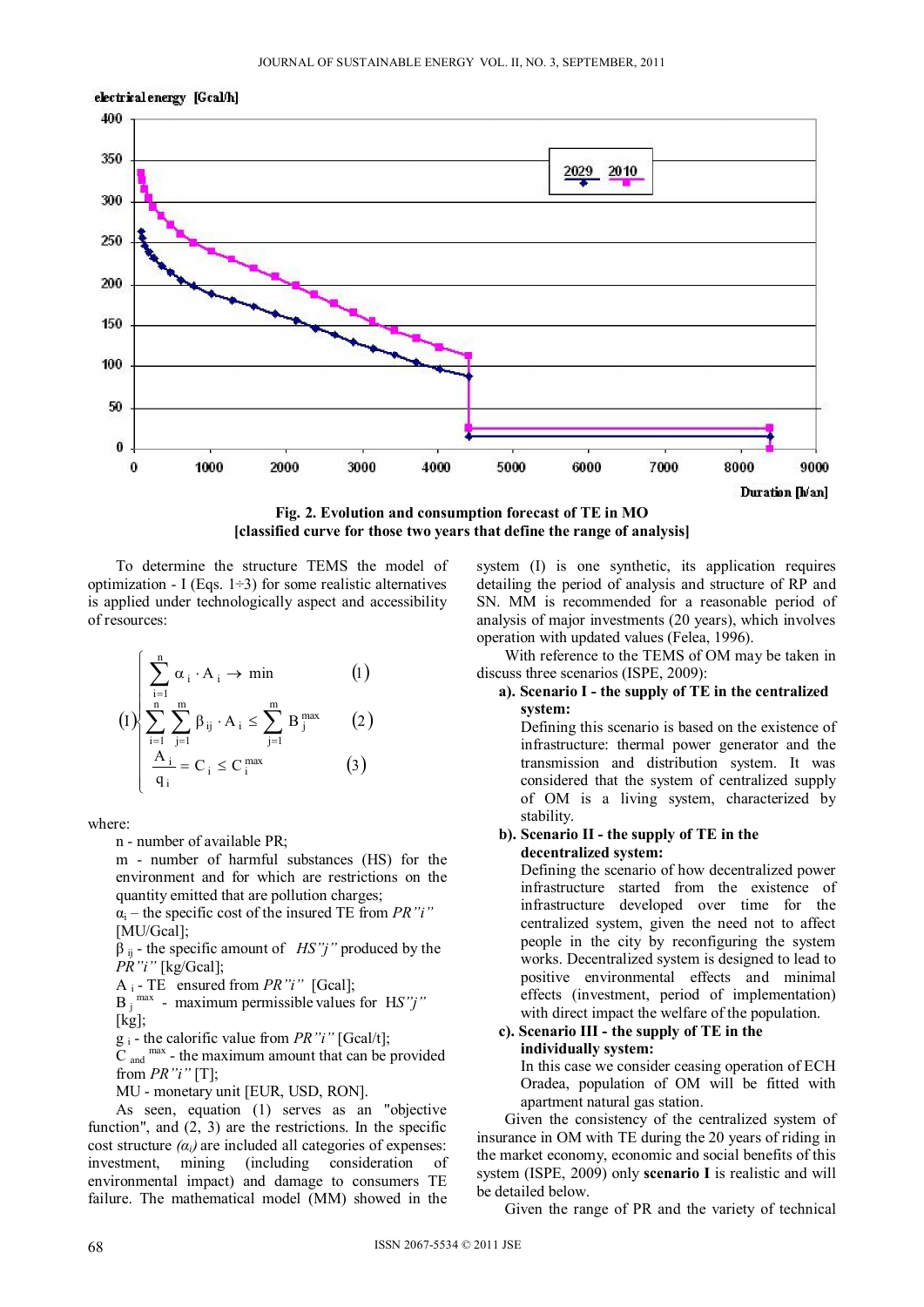solutions offered by the current structure of TEMS, **scenario I can be divided into eight types**, detailed in (ISPE, 2009) and summarized in Table 1.

|  |  | Table 1.TEMS development versions of the MO |  |
|--|--|---------------------------------------------|--|
|  |  |                                             |  |

| Variant          | Equipment / facilities maintained in<br>the current TEMS and PR used                                                                                                                                                               | Equipment / Plant / new /works and used PR                                                                                                                                                                                                                                                                                                                                                                                                                                                                | <b>Contribution of</b><br>renewable energy<br>sources (RES)                                                                                               |
|------------------|------------------------------------------------------------------------------------------------------------------------------------------------------------------------------------------------------------------------------------|-----------------------------------------------------------------------------------------------------------------------------------------------------------------------------------------------------------------------------------------------------------------------------------------------------------------------------------------------------------------------------------------------------------------------------------------------------------------------------------------------------------|-----------------------------------------------------------------------------------------------------------------------------------------------------------|
| $\bf{0}$         | 1                                                                                                                                                                                                                                  | $\overline{2}$                                                                                                                                                                                                                                                                                                                                                                                                                                                                                            | 3                                                                                                                                                         |
| 1.               | - Steam boilers SB1, SB2 and SB3,<br>with operation on natural gas;<br>SB6 steam boiler, operated on<br>coal/oil:<br>- Steam turbines ST1, ST2, ST3 and<br>$ST5$ :<br>Thermal power from geothermal<br>sources (about 1-2 Gcal/h). | - Low NO <sub>x</sub> burners to SB2, SB3;<br>- Installation of flue gas desulphurization (IGD) at SB6;<br>- Upgrading electrostatic SB6;<br>- Compliance of the deposit of slag and ash;<br>- Expanding deposit of slag and ash;<br>- Slag and ash disposal facility in the dense sludge;<br>- Rehabilitated transmission and distribution system.                                                                                                                                                       | Carry out three new<br>drilling geothermal<br>water extraction.<br>extraction capabilities<br>are provided,<br>geothermal injection<br>and water pumping. |
| $\overline{2}$ . | SB1 and SB3 steam boilers with<br>natural gas operation;<br>- SB6 steam boiler, operated on<br>coal/oil:<br>- Steam turbines ST1, ST3 and ST5;<br>Thermal power from geothermal<br>sources (about 1-2 Gcal/h).                     | - Low $NOx$ burners SB3, SB6;<br>- IDG at SB6;<br>- Upgrading electrostatic SB6;<br>- Compliance of the deposit of slag and ash;<br>- Expanding deposit of slag and ash;<br>- Slag and ash disposal facility in the dense sludge;<br>- Provision of a new installation of gas turbine and heat<br>recovery boiler $(IGT + HRB)$ designed for summer;<br>- Provision of a new steam turbine (ST), which will replace the<br>existing turbine ST2;<br>- Rehabilitated transmission and distribution system. | Carry out three new<br>drilling geothermal<br>water extraction,<br>extraction capabilities<br>are provided,<br>geothermal injection<br>and water pumping. |
| 3.               | - SB1 steam boiler with natural gas<br>operation (only for the production of<br>steam);<br>SB6 steam boiler, operated on<br>coal/oil:<br>- ST1 steam turbine;<br>Thermal power from geothermal<br>sources (about 1-2 Gcal/h).      | - Low $NOx$ burners SB3, SB6;<br>- IDG at SB6:<br>- Upgrading electrostatic SB6;<br>- Compliance of the deposit of slag and ash;<br>- Expanding deposit of slag and ash;<br>- Providing a $IGT$ + HRB fitted for summer;<br>- Provision of ST, which will replace the existing turbine ST5;<br>- Installation of two hot water boilers (HWB) on natural gas;<br>- Rehabilitated transmission and distribution system.                                                                                     | Carry out three new<br>drilling geothermal<br>water extraction.<br>extraction capabilities<br>are provided,<br>geothermal injection<br>and water pumping. |
| 4.               | - SB1 and SB3 steam boilers with<br>natural gas operation;<br>- ST1 and ST3 steam turbines;<br>- Heat supply from geothermal sources<br>(about $1-2$ Gcal/h).                                                                      | - Low $NOx$ burners SB3;<br>- Compliance of the deposit of slag and ash;<br>- Expanding deposit of slag and ash;<br>- Providing a IGT + HRB fitted for summer;<br>- Installing a new cogeneration power generating group which<br>operates on coal, which includes a steam boiler SB (350t / h)<br>and ST $(50 MW)$ ;<br>- Rehabilitated transmission and distribution system.                                                                                                                            | Carry out three new<br>drilling geothermal<br>water extraction,<br>extraction capabilities<br>are provided,<br>geothermal injection<br>and water pumping. |
| 5.               | - SB1 and SB3 steam boilers with<br>natural gas operation;<br>- ST1 and ST3 steam turbines;<br>- Heat supply from geothermal sources<br>(about $1-2$ Gcal/h).                                                                      | - Low NO <sub>x</sub> burners SB3;<br>- Compliance of the deposit of slag and ash;<br>- Expanding deposit of slag and ash;<br>- Installing a new cogeneration power generating group, which<br>includes a steam boiler (280t/h) and ST (40MW) counter<br>operating in winter, and condensing in the summer;<br>- Slag and ash disposal facility in the dense sludge;<br>- Rehabilitated transmission and distribution system                                                                              | Carry out three new<br>drilling geothermal<br>water extraction,<br>extraction capabilities<br>are provided,<br>geothermal injection<br>and water pumping. |
| 6.               | - SB1 steam boiler with natural gas<br>operation;<br>- ST1 steam turbine;<br>- Heat supply from geothermal sources<br>(about $1-2$ Gcal/h).                                                                                        | - Compliance of the deposit of slag and ash;<br>- Providing a IGT + HRB fitted for summer;<br>- Installation of two HWB natural gas;<br>- Installation of a steam boiler of 12t/h of water added to<br>provide added water in the heating network during the<br>summer;<br>- Rehabilitated transmission and distribution system.                                                                                                                                                                          | Carry out three new<br>drilling geothermal<br>water extraction,<br>extraction capabilities<br>are provided,<br>geothermal injection<br>and water pumping. |
| 7.               | - SB1 steam boiler with natural gas<br>operation;<br>- ST1 steam turbine;<br>- Heat supply from geothermal sources<br>(about $1-2$ Gcal/h).                                                                                        | - Compliance of the deposit of slag and ash;<br>- Installing a gas-steam combined cycle, which will operate in<br>winter;<br>- Providing a $IGT$ + HRB fitted for summer;<br>- Installation of two HWB natural gas;<br>- Installation of a steam boiler of $12t/h$ to assure the make-up<br>water in the heating network during the summer;<br>- Rehabilitated transmission and distribution system.                                                                                                      | Carry out three new<br>drilling geothermal<br>water extraction,<br>extraction capabilities<br>are provided,<br>geothermal injection<br>and water pumping. |
| 8.               | - SB1 steam boiler with natural gas<br>operation,<br>only<br>to<br>seasonal<br>production of industrial steam;<br>- ST1 steam turbine;<br>- Heat supply from geothermal sources<br>(about $1-2$ Gcal/h).                           | - Compliance of the deposit of slag and ash;<br>- Providing a $IGT$ + HRB fitted for summer;<br>- Installation of two new HWB which runs on natural gas and<br>oil:<br>- Installing a new gas HWB;<br>-Installation of 3 steam boiler of 14t/h to assure the make-up<br>water in the heating network;<br>- Rehabilitated transmission and distribution system.                                                                                                                                            | Carry out three new<br>drilling geothermal<br>water extraction,<br>extraction capabilities<br>are provided,<br>geothermal injection<br>and water pumping. |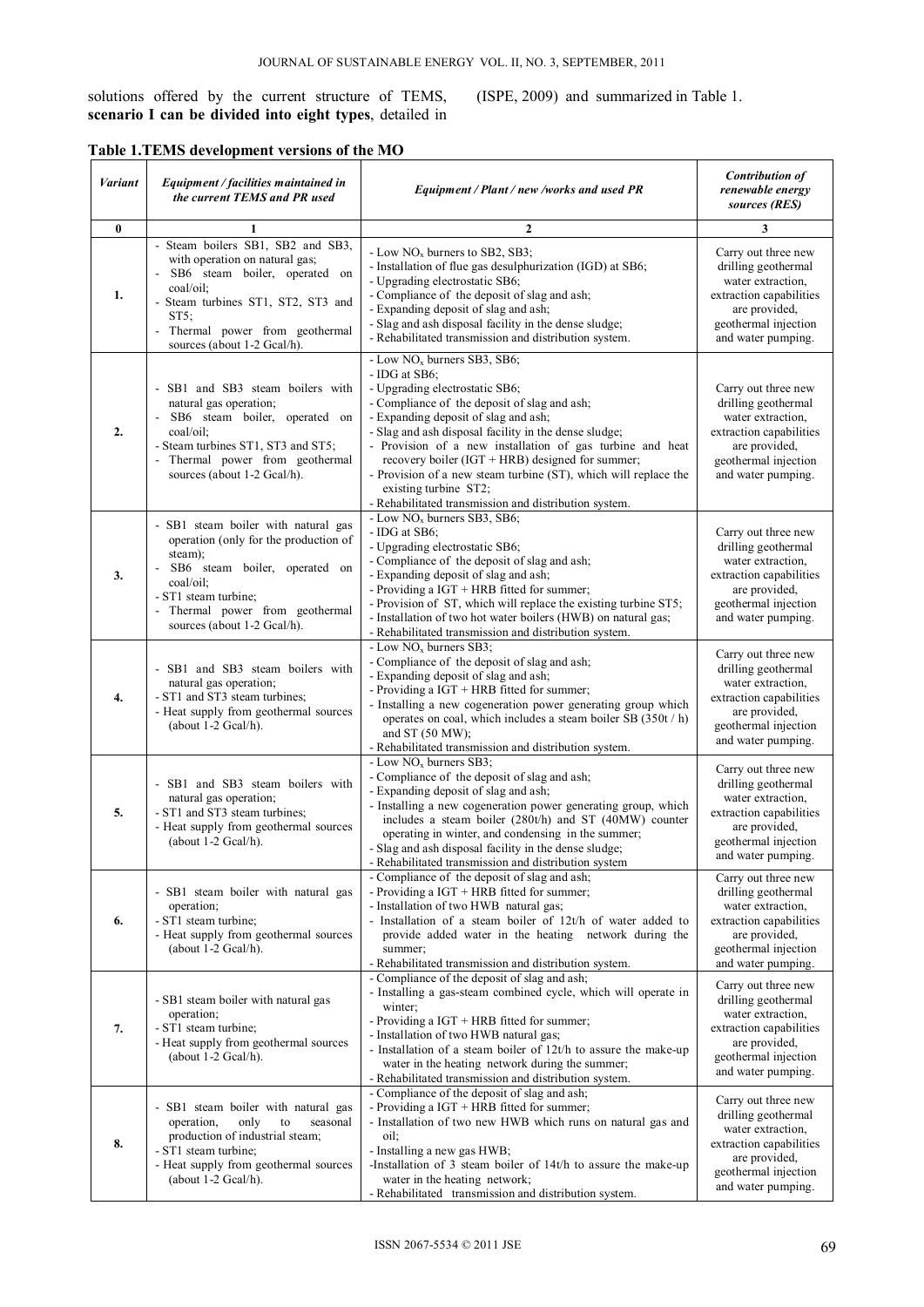## **3. ENVIRONMENTAL IMPACT ASSESSMENT OF TEMS FROM OM**

For each analyzed variant was evaluated the environmental impact by calculating the pollutants emission  $(SO_2, NO_x, CO_2, and dust)$ , using dedicated computer program EMPOL 2 (EMPOL, 2003). The obtained results are shown in Figures  $(3 \div 6)$ .



Fig. 3. Evolution of SO<sub>2</sub> emissions during the period **of analysis** 

From the evaluation made and described in Fig. 3, it results that the estimated emissions of  $SO<sub>2</sub>$  will be decreasing in [2011÷2014] period of time, except for the option number 5 which involves an increase in [2012÷2013] period of time. After the structural and functional stabilization of TEMS - OM (the year 2011) the 8 analyzed options are graded from minimum to maximum of the environment impact this way:  $6=7, 8, 4$ , 5, 3, 2=1.





From the evaluation made and described in the Fig. 4, it results that the estimated emissions for  $NO<sub>x</sub>$  tend to evolve in time just like the  $SO<sub>2</sub>$  emissions, decreasing for [2011÷2015] period of time and stabilization after year 2015. We can see that regarding the  $NO<sub>x</sub>$  emissions there are four levels of the 8 options, the options (1, 2, 3) having the biggest impact, and option number 8 having the smallest impact. Between the two levels of the environment impact (minimum  $\rightarrow$  maximum), the options [1-8] are graded in the following manner: 8, 6, 7, 4, 5, 2=3, 1.



Fig. 5. Evolution of CO<sub>2</sub> emissions during the period **of analysis** 

Regarding the environment impact given by the  $CO<sub>2</sub>$ emissions (Fig. 5), we can see that they have the same evolution in time just like  $NO<sub>x</sub>$ , as in progressive decreasing in transition period of TEMS-OM and stabilization practical on three levels after the structural and functional closing of it. The 8 analyzed options are graded between minimum and maximum under the quantity of  $CO<sub>2</sub>$  emissions aspect, in the following manner: 8, 6, 7, 4, 5, 3, 2, 1.



**Fig. 6. Evolution of dust emissions during the period of analysis** 

The powder emissions has the same type of evolving in the analyzed period of time, just like the  $SO<sub>2</sub>$ emissions, with cvasi general decreasing period of time between the years [2011÷2014], except for option number 5, which records increasing number of  $SO<sub>2</sub>$ emissions between the years [2012÷2013]. After the stabilization of TEMS-OM, the powder emissions are going to stabilize and they can be graded between minimum and maximum, for the 8 options, in the following manner: 8=7=6, 4,5,1,2, 3.

Under the emission balance aspect for the four pollutants, we can see that for the whole analyzed period, the  $CO<sub>2</sub>$  emissions are in a much bigger number and they can't be avoided for any of the options. The SO2 emissions are nonexistent for versions 6 and 7 and negligible for version 8 and dust emissions are zero for the three variants.

For comparison of variants and the edification in terms of energy production, were evaluated and presented in Fig. 7 and Fig. 8 the evolution of TE and electrical energy (EE) production during the analysis [2010÷2029].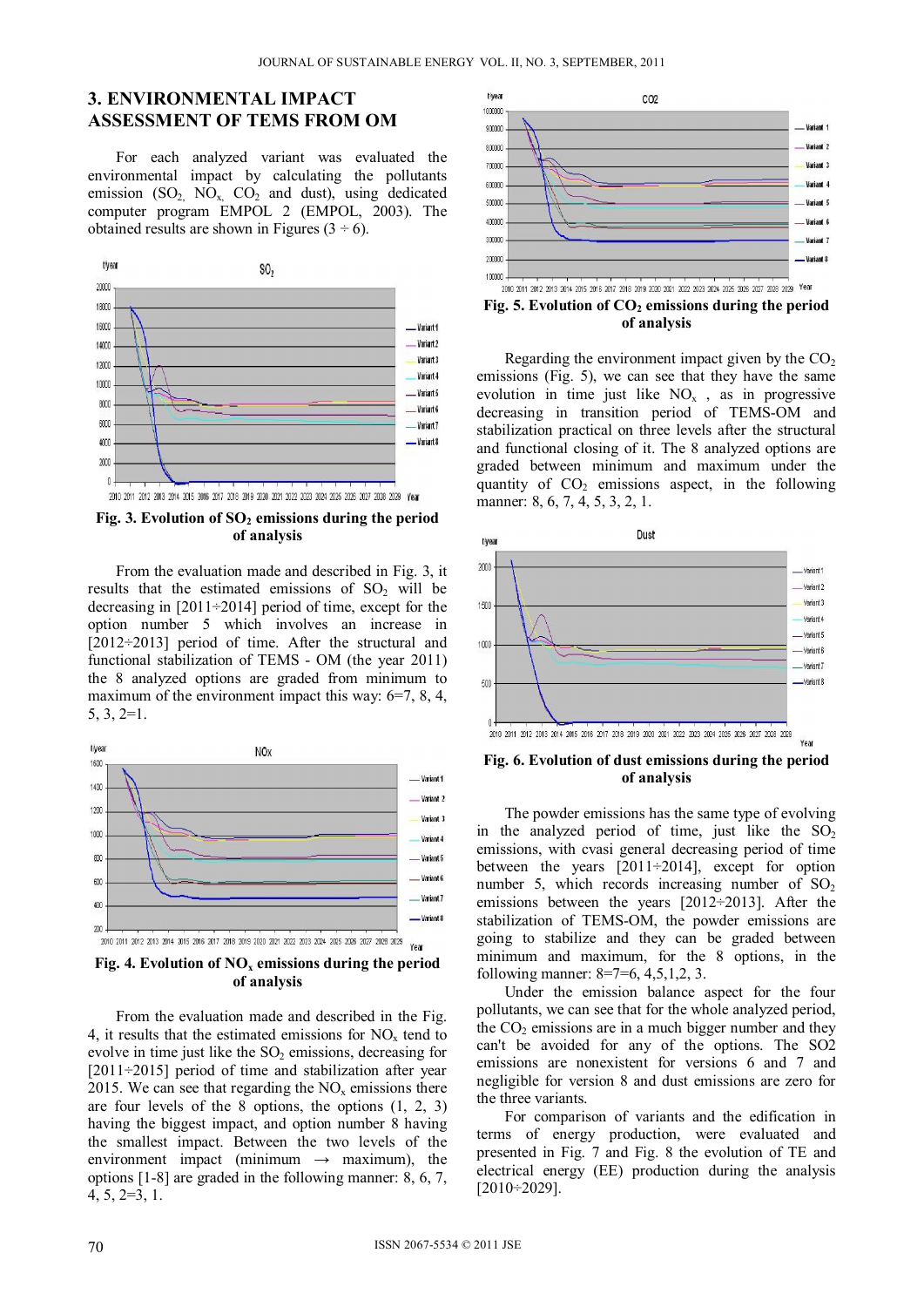

2010 2011 2012 2013 2014 2015 2016 2017 2018 2019 2020 2021 2022 2023 2024 2025 2028 2027 2028 2029 Vear





Under the aspect of TE production (Fig. 7), the option number 2 with approximate 1.200 MW<sub>t</sub> in the stabilization period, is enough and the other options are equal, ensuring a TE production at the minimum level comparing to the forecast, regarding a TE request. The 8 options ensure different levels of EE production (Fig. 8), subject to the supposed structure for each of these (Table 1), the grading between minimum and maximum is in the following manner: 6, 7, 2=4, 3, 5, 1, 8.

To assess the overall environmental impact was calculated for each variant, the time evolution of the value of penalties related to emissions, in accordance with the current methodology (OR, 2005). Global values obtained for each variant, during the analysis are presented in Table 2.

**Table 2. Values appropriate penalties overall emissions of pollutants related TEMS of OM** 

| Variant | The amount of penalties during<br>the analysis<br>[thousand EUR] |
|---------|------------------------------------------------------------------|
|         | 132878                                                           |
|         | 110788                                                           |
| 3       | 110511                                                           |
|         | 123103                                                           |
| 5       | 153450                                                           |
| 6       | 140956                                                           |
|         | 127130                                                           |
|         | 74395                                                            |

Taking into account the differences between the options, regarding the EE and TE production and regarding the environment impact, for closing the analysis it is imposed the evaluation of an indicator of the type: "global impact of the environment / total produced energy" (GIE/TPE).

The values of this indicator, calculated on the basis of penalties for environmental impact and value (TE and EE) produced, at current unit prices, for the analyzed TEMS are given in Table 3.

| Variant | $\tilde{}$<br><b>GIE/TPE</b> |
|---------|------------------------------|
|         |                              |
|         | 0,543                        |
|         | 0,803                        |
|         | 0,655                        |
|         | 0,788                        |
|         | 0,603                        |
|         | 0,865                        |
|         | 0,831                        |
|         | 0,456                        |

**Table 3. The values of the indicator of global impact of the environment/total produced energy** 

### **4. CONCLUSIONS**

Conversion of chemical energy of fossil fuels in thermal and electrical energy is the process with the largest share of negative environmental impacts.

To ensure the premises of sustainable development the establishment of some management strategies are required (design, development, operations) aimed towards the reduction of the environmental impact of heat assurance systems for urban centers.

If case of multiple primary resources TEMS, such as the analyzed system, and to identify its optimal option it is imposed the applying of optimization model based on minimum updated total discounted cost, with restrictions on resource availability and environmental impact.

Referring to analyzed urban center (OM), TE can be provided, theoretically, in three ways which correspond to three levels of aggregation of TEMS: centralized, decentralized and individual.

Considering the consistency over time and benefits of centralized TEMS, this being the realistic scenario for the concrete conditions of TEMS from OM, can be detailed in medium-term development options, reflecting the differentiated levels of TEMS modernization of current use of RES (geothermal water) and improving the environmental impact.

Regarding the 8 options of evolving of TEMS of OM the evaluation of the environment impact for the 4 pollutant substances, reflects the following global grading (for the 4 substances), from minimum to maximum: 8 (minimum), 7, 6, 4, 5, 2=3, 1 (maximum).

The evaluation of EE and TE production for the 8 options analyzed reflects the following grading of it (from maximum to minimum): 2 (maximum), 6, 7, 4, 3, 5, 1, 8 (minimum).

From the analyze results that under the environment impact aspect, it is preferable the option number 8, and under the aspect of relative impact (GIE/TPE), find that the options  $[1\div 8]$  are graded in the following manner of